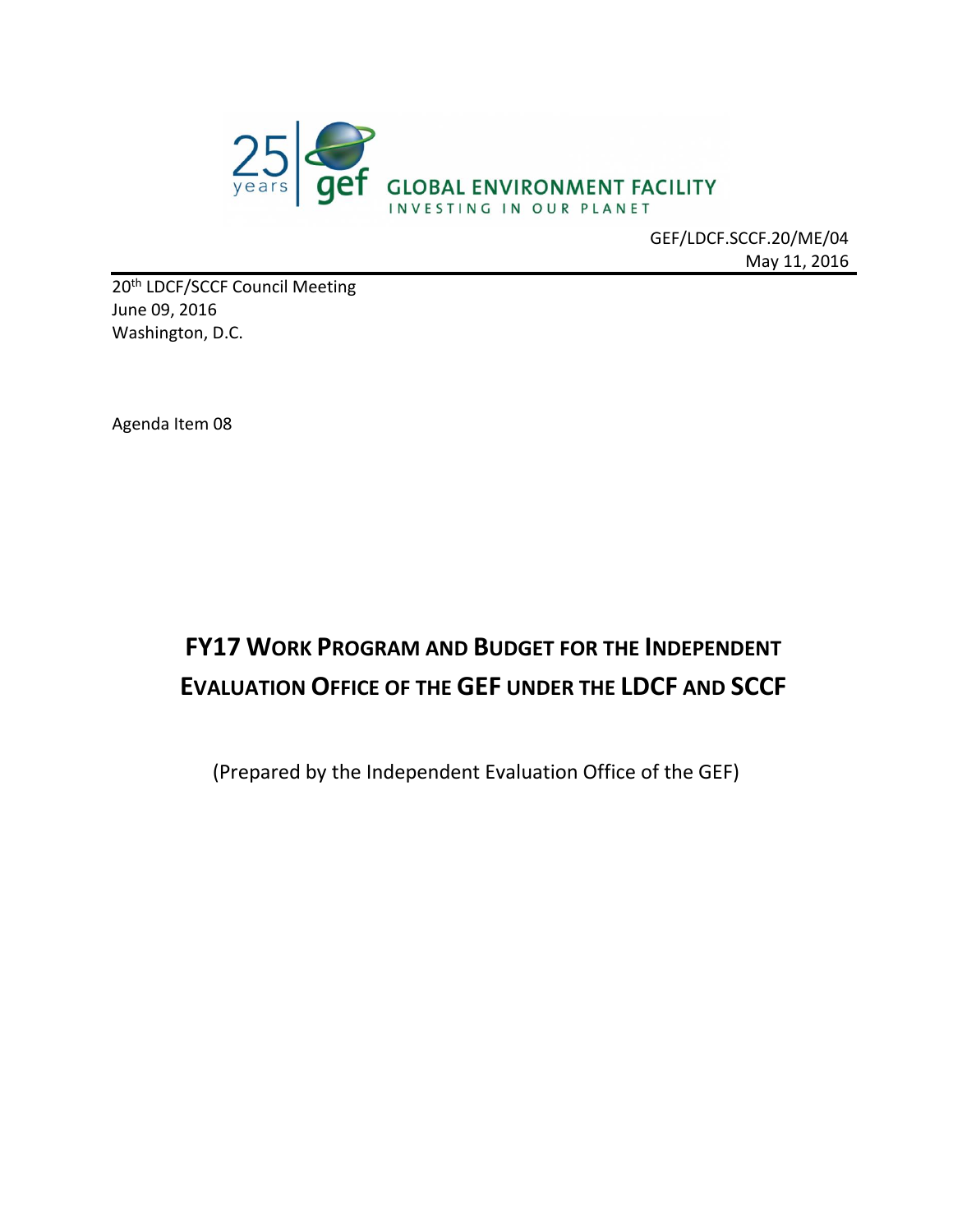#### **Recommended Council Decision**

The Council, having reviewed document GEF/LDCF.SCCF.20/ME/04, *FY17 Work Program and Budget for the Independent Evaluation Office of the GEF under LDCF/SCCF*, approves an annual budget of \$112,000 for the Independent Evaluation Office for fiscal year 2017 for the proposed work program:

- a) \$36,000 from the LDCF and
- b) \$76,000 from the SCCF.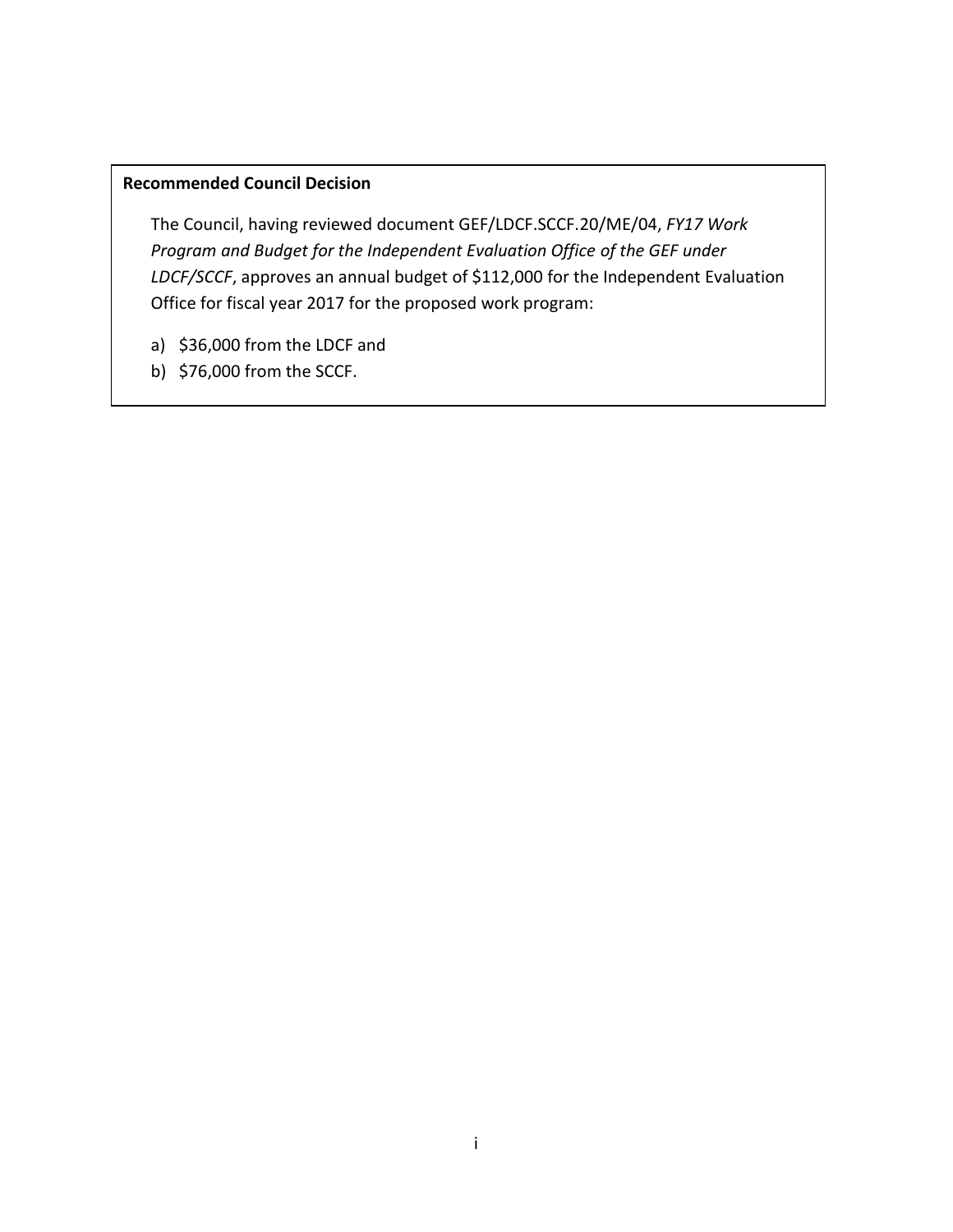#### **TABLE OF CONTENTS**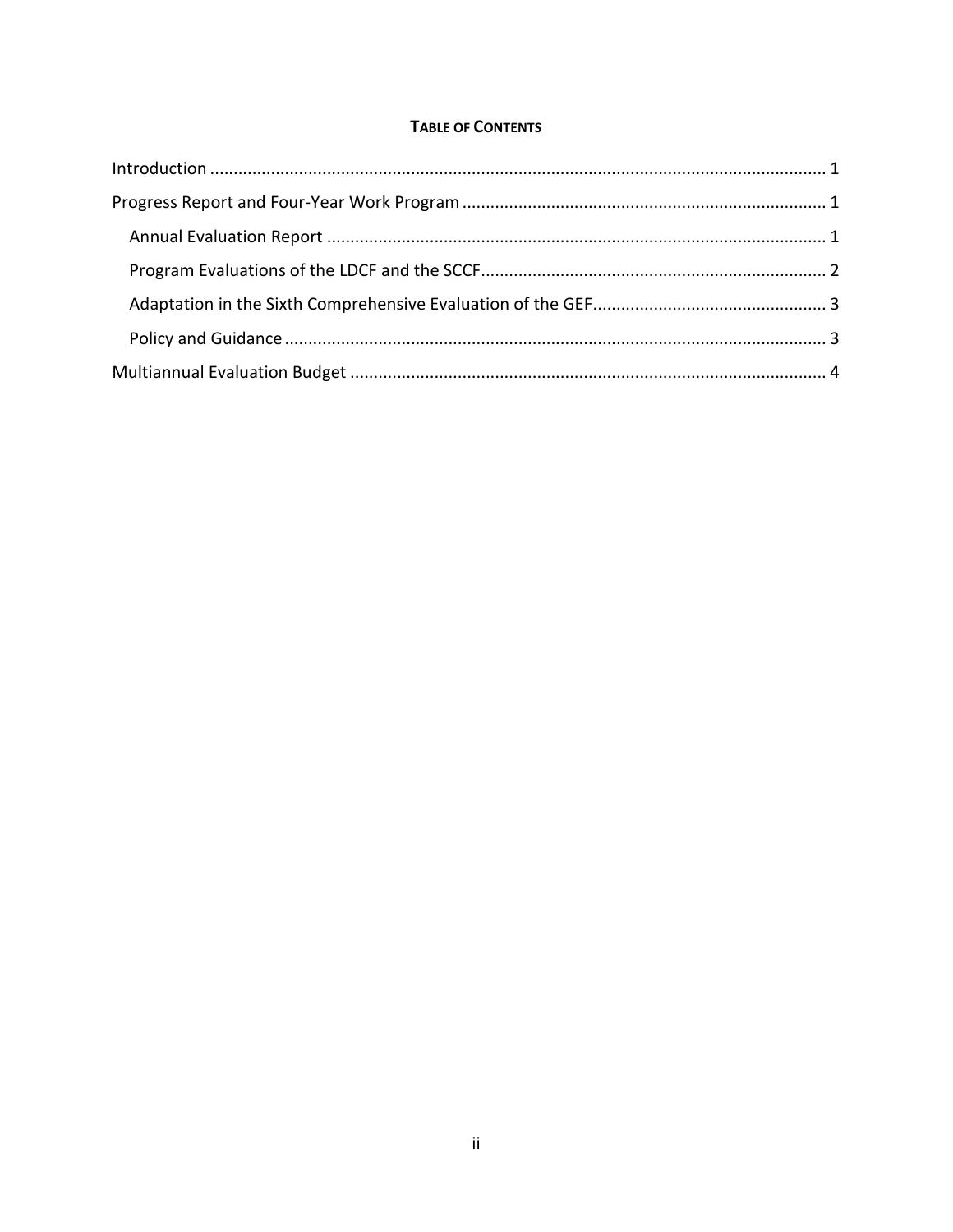#### <span id="page-3-0"></span>**INTRODUCTION**

1. During FY16 the IEO completed the activities of the work program approved by the LDCF/SCCF Council at the 18th Council meeting in June 2015. The IEO conducted the Program Evaluation of the LDCF and prepared the LDCF/SCCF Annual Evaluation Report (AER) 2015. At the same meeting the IEO introduced a multiannual budget for IEO's FY16-19 work program for LDCF/SCCF. This is in line with the practice for the GEF Trust Fund and accommodates multiyear evaluations such as OPS5 and the CEG6 and knowledge sharing activities after the completion of evaluations. As the Funds mature the number of evaluations that are multi-year by nature will grow, while the budget is approved on an annual basis. Moving from a year-byyear work program to a four-year work program is in support of the development of a longer term evaluation vision towards the Funds.

2. While the IEO continues to provide quality evaluations on the performance and results of the LDCF and SCCF for accountability purposes, the FY16-19 LDCF/SCCF work program is organized around the two strategic programming pillars as laid out in the *2014-2018 GEF Programming Strategy on Adaptation to Climate Change for the LDCF and SCCF*: integrating climate change adaptation into relevant policies, plans, programs and decision-making processes, and expanding synergies with other GEF focal areas. The IEO will deliver evaluative evidence and lessons to help refine the strategic priorities contained in the GEF programming strategy on adaptation.

3. In June 2015, the LDCF/SCCF Council approved a budget for the IEO of \$83,000 for FY16. It is estimated that the budget will be fully used by the end of FY16. This document presents a progress report on the activities completed by the IEO in FY16 and a work program and a budget for activities proposed for FY17-19.

#### <span id="page-3-1"></span>**PROGRESS REPORT AND FOUR-YEAR WORK PROGRAM**

### <span id="page-3-2"></span>**Annual Evaluation Report**

4. The IEO has prepared the LDCF/SCCF Annual Evaluation Report 2015 (AER) to report on the performance of the LDCF and SCCF. It presents an assessment of the terminal evaluations of eleven completed LDCF/SCCF projects that were submitted during FY 2015 and reports on project outcomes and sustainability, and the quality of project monitoring and evaluation. The AER 2015 also reports on innovative approaches and gender considerations in these projects, and includes a syntheses of lesson learned. Please see GEF/LDCF.SCCF.20/ME/03.

5. Future LDCF/SCCF AERs during FY17-19 will also assess completed projects using information from terminal evaluations. As the LDCF/SCCF portfolio matures the submission of an increasing number of terminal evaluations<sup>1</sup> will permit more detailed assessment of the portfolio's performance including project results, processes that may affect project results, and M&E arrangements. AERs will also report on other assessments and special studies during FY17-

 $\overline{a}$  $<sup>1</sup>$  It is estimated that the number of terminal evaluations submitted will grow at an increasing rate.</sup>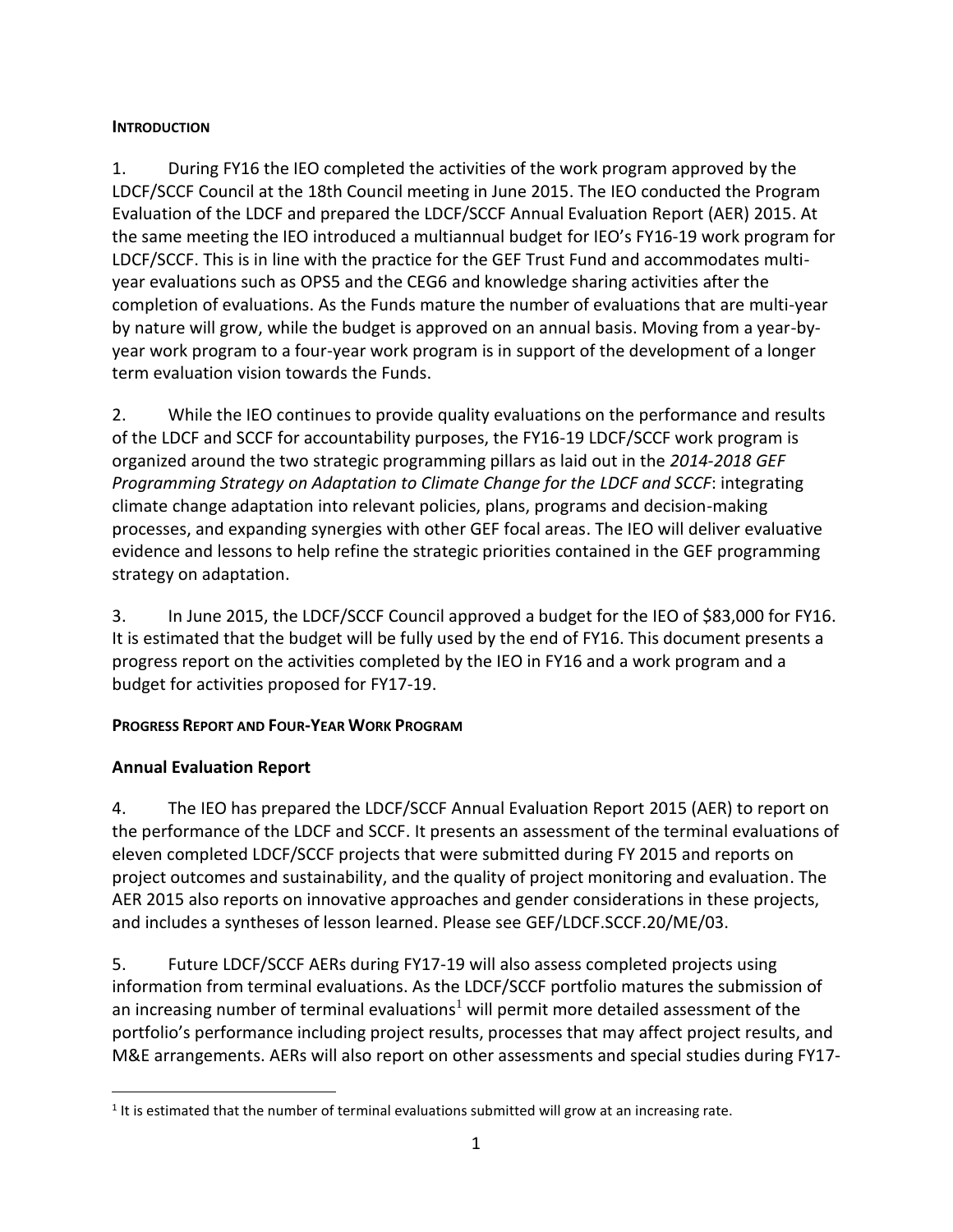19, in line with the LDCF/SCCF strategic programming pillars. AER 2015 includes innovative approaches ranging from early warning systems and related communications, innovations in climate resistant crops, and water technologies, gender considerations, and lessons learned. Potential additional topics to report on in the AER during FY17-19 are multi-trust fund projects and LDCF/SCCF thematic programming priorities.

6. The AER also presents management action records to track adoption of the LDCF/SCCF Council's decisions across the GEF partnership. At this June 2015 Council meeting a decision will be taken on the LDCF program evaluation that will be tracked in future AERs.

#### <span id="page-4-0"></span>**Program Evaluations of the LDCF and the SCCF**

7. As part of the Four-Year Work Program of the IEO approved by the LDCF/SCCF Council at its 18th meeting in June 2015 the IEO conducted the Program Evaluation of the LDCF. The evaluation focuses on performance and progress towards LDCF objectives and emerging results. The overall purpose of the evaluation is to provide the LDCF/SCCF Council with evaluative evidence of the Fund's relevance and emerging results.

8. A portfolio analysis protocol, including a quality-at-entry review, was developed using a survey tool to assess the projects in a systematic manner to ensure that key project-level questions were addressed coherently. The team applied the portfolio analysis protocol to 280 projects at various stages of implementation and the quality-at-entry review protocol to 116 national projects (MSP/FSP) that were CEO endorsed/approved or under implementation as of October 2015. Given that the NAPA implementation projects are at different stages of implementation, the status of the respective projects determines the way and extent in which they were included in the LDCF program evaluation according to the core evaluation criteria.

9. In addition to the document and project reviews, the team conducted four country field visits (to Cambodia, Haiti, Lao PDR and Senegal) and carried out interviews with key stakeholders to cross-check and validate the data collected. Finally, the evaluation team conducted an analysis of, and triangulated, data collected to determine trends, formulate main findings, conclusions, lessons and recommendations. The evaluation matrix, summarizing the key questions, indicators or basic data, sources of information and methodology was used to guide the analysis and triangulation. The evaluation reached eight conclusions and makes three recommendations. The Program Evaluation of the LDCF is being submitted to the LDCF/SCCF Council as a separate working document (see GEF/LDCF.SCCF.20/ME/01).

10. In FY17 the IEO proposes to disseminate the findings and recommendations of the LDCF evaluation through a graphically edited report and a summary of the report that will be disseminated to LDCF stakeholders and published on the IEO website. The findings and recommendations will be included in the Report of the GEF to the Twenty-Second Session of the Conference of the Parties to the UNFCCC. This document reports on GEF's activities in FY16 relating to its implementation of guidance by the COP, its initiatives relating to programming directions, integrated approaches, private sector activities and climate summit and sustainable development goals work, and the results of its support for climate change mitigation and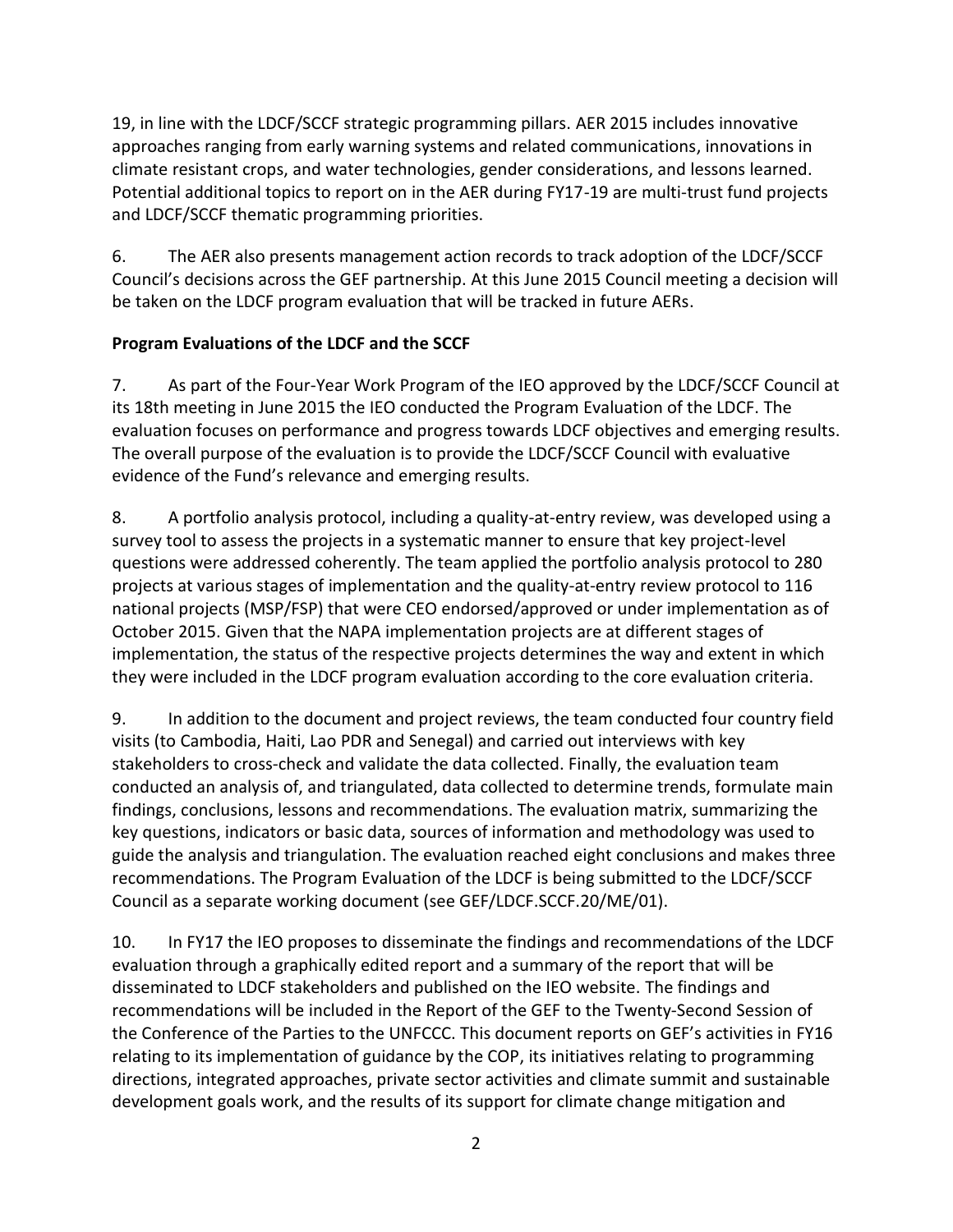adaptation. Findings will also be shared through a Climate-Eval blog post and a webinar will be developed to share the main findings of the evaluation. The findings may also be presented at key conferences.

11. In regard to the SCCF, the IEO proposes an update of the *Evaluation of the Special Climate Change Fund* (2011) which covered 35 projects, including two multi-trust fund projects. The number of projects has increased considerably since then, with 76 SCCF projects including 12 multi-trust fund projects at various stages of approval and/or implementation as of September 2015. The portfolio is still young with only 10 projects completed. The update will provide evaluative evidence on the progress towards SCCF objectives as well as the major achievements and lessons learned from the operations of the SCCF in financing and promoting its broad mandate covering adaptation to climate change impacts and mitigation of greenhouse gas emissions, accessible to all developing countries that are parties under the UNFCCC. The evaluation will follow-up on the conclusions and recommendations of the 2011 SCCF evaluation and will provide inputs to the ongoing process of reshaping the architecture of climate finance.

12. The IEO proposes to conduct the SCCF evaluation in FY17. The IEO will develop a draft evaluation approach paper which will be shared with stakeholders for comments in September 2016. The full report of the SCCF evaluation will be submitted to the LDCF/SCCF Council as a working document in June 2017.

#### <span id="page-5-0"></span>**Adaptation in the Sixth Comprehensive Evaluation of the GEF**

13. OPS5 synthesized conclusions and evaluative evidence on adaptation to climate change. During GEF-5 adaptation to climate change was considered a focal area and included in the IEO's evaluations of the GEF Trust Fund such as performance and country level evaluations. Adaptation to climate change will be included in the Sixth Comprehensive Evaluation of the GEF (CEG6) through various channels. It will bring in evaluative evidence from the AERs prepared during FY16-19, the completed Program Evaluations of the LDCF, the proposed Program Evaluation of the SCCF, and from planned GEF Trust Fund evaluations conducted by the IEO during GEF-6. Many of these evaluations will integrate adaptation to climate change, in particular, the Evaluation of Programmatic Approaches in the GEF and the Evaluation of Multiple Benefits of GEF Support. Both of these evaluations are ongoing. Adaptation to climate change will also be included in special studies for the CEG6 on, for example, performance, strategies and approaches, and multi-trust fund projects, and gender mainstreaming.

#### <span id="page-5-1"></span>**Policy and Guidance**

14. The 2010 GEF Monitoring and Evaluation (M&E) Policy is being reviewed and updated given the evolving nature of the GEF partnership—notably including the expansion of the number of GEF Agencies. Once the IEO has revised the M&E Policy, the *Guidance Document: Monitoring and Evaluation in the LDCF/SCCF* (2014) will be updated. This guidance document discusses the fundamentals of M&E practices within the context of the funds' M&E policies and requirements, and provides guidance to apply the M&E Policy to LDCF/SCCF activities in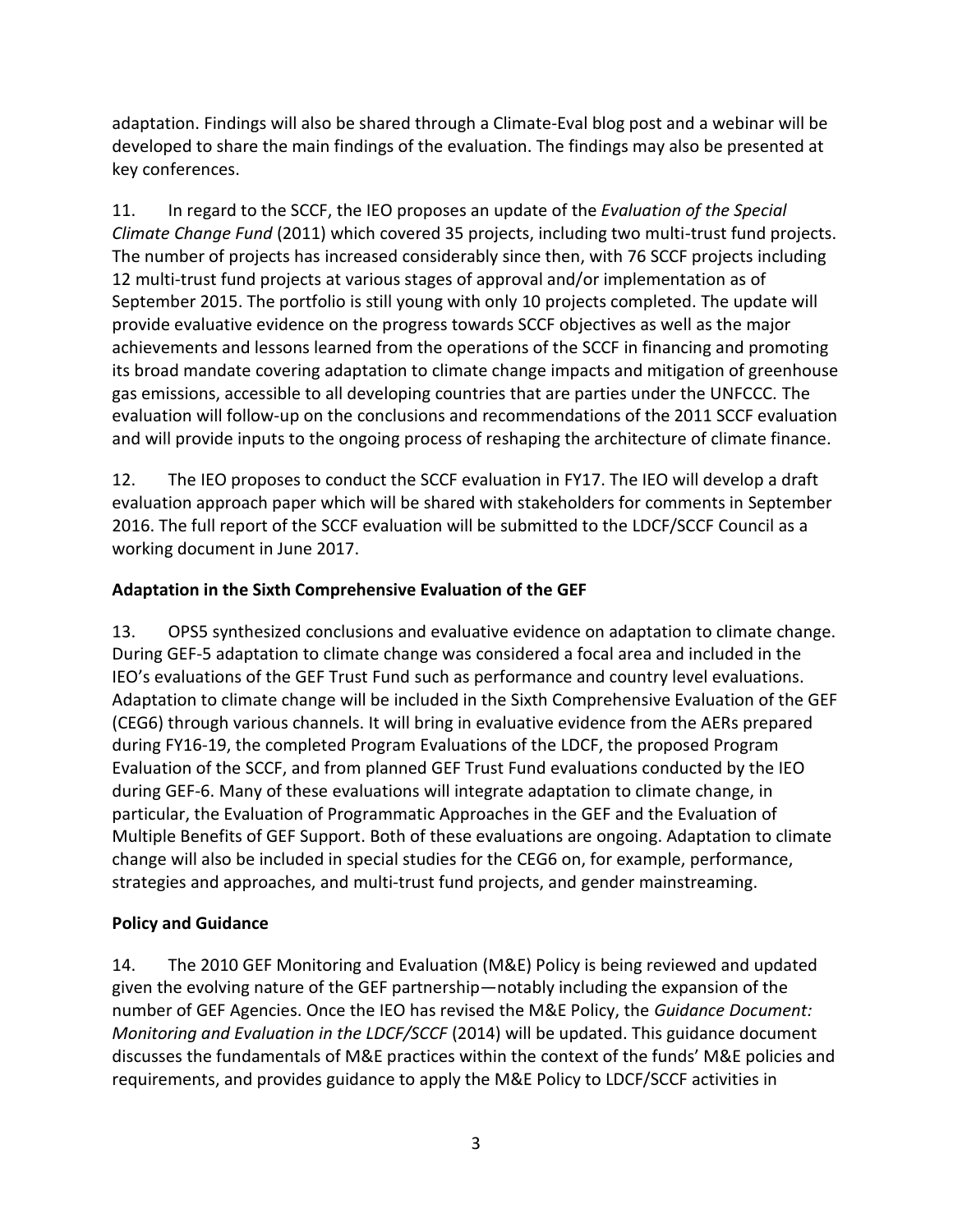accordance with GEF policies and practices. The guidance document is available on the GEF IEO website.<sup>2</sup>

15. In line with the GEF M&E Policy, the LDCF/SCCF M&E Policy requires that all full-size projects (medium-size projects are encouraged) complete a terminal evaluation upon the completion of their implementation. Terminal evaluations are the responsibility of GEF Partner Agencies and recipients of GEF grants. The IEO issued Terminal Evaluation Guidelines to provide the GEF Partner Agencies guidance on the preparation of terminal evaluations in 2008. The IEO has adopted a consultative approach to update the terminal evaluation guidelines. The IEO will finalize the new terminal evaluation guidelines during FY17. Once this is done, the IEO will prepare guidance for conducting terminal evaluations of LDCF/SCCF projects including guidelines on the independence of evaluators, issues relevant to the funds, and a rating system for selected criteria (i.e., outcomes, risks to sustainability, M&E systems).

#### <span id="page-6-0"></span>**MULTIANNUAL EVALUATION BUDGET**

16. In June 2015 the IEO introduced the first multiannual budget for IEO's FY16-19 work program for LDCF/SCCF. Table 1 presents the estimated budget by activity and fiscal year for a total of \$320,000. The amounts shown for the activities cover the cost of a Senior Evaluation Officer from the IEO to manage and contribute to the activities, and the cost of other IEO staff to carry out the activities.

17. At its 18th meeting in June 2015, the LDCF/SCCF Council approved a budget for the IEO of \$83,000 for FY16. It is estimated that the budget will be fully used by the end of FY16.The IEO requests the LDCF\SCCF Council's approval for the proposed annual budget of \$112,000 for FY17 to cover the cost of the second year of the activities presented above.

 $\overline{a}$ 

<sup>2</sup> [https://www.thegef.org/gef/M-and-E-in-the-LDCF-SCCF.](https://www.thegef.org/gef/M-and-E-in-the-LDCF-SCCF)